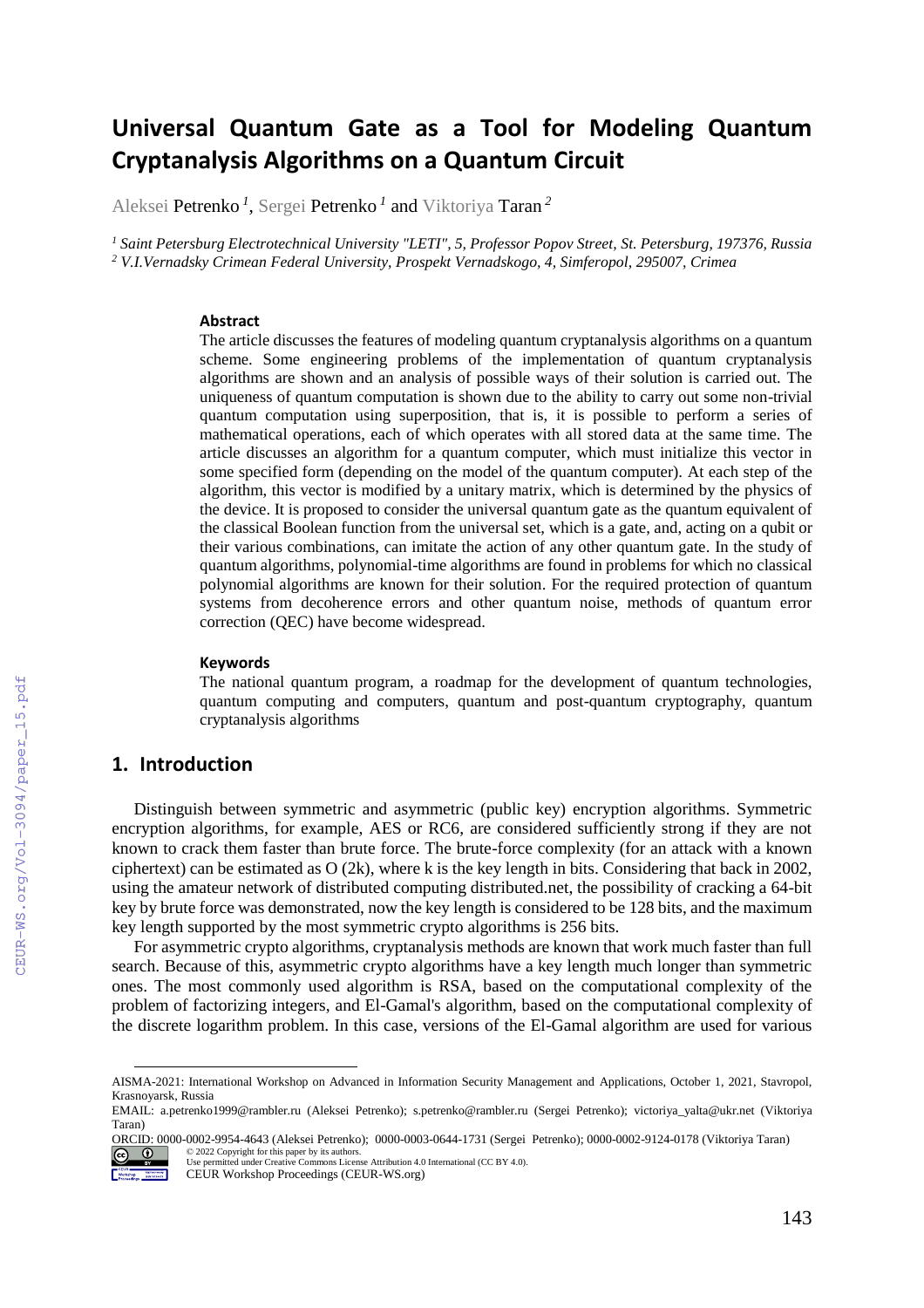fields, for example, over a group of points of an elliptic curve. Consider possible quantum cryptanalysis algorithms for symmetric and asymmetric encryption schemes.

Consider the features of modeling quantum cryptanalysis algorithms on a quantum scheme. Let us show the differences between the mentioned algorithms and classical algorithms (the essence of the transformation of the well-known Church-Turing thesis into the Church-Turing-Deutsch thesis). Then we will point out some engineering problems in the implementation of quantum cryptanalysis algorithms and then analyze possible ways to solve them.

## **2. Analysis of Publications**

The authors of [1] proposed an assessment procedure based on integral estimates of unconditional and conditional criteria, found the absence of a universal post-quantum cryptographic algorithm, proposed to separate three options for using post-quantum algorithms: for lightweight cryptography, for use in standard automated systems and use in a cloud environment, received estimates of postquantum algorithms depending on the conditions of their application.

The research [2] is dedicated to finding quantum computing algorithms other than Shor's algorithm to explore quantum computing cryptographic attack and various existing algorithms for integer factorization algorithms of quantum computing are studied and show optimistic potentials of quantum annealing algorithm and D-Wave quantum computer for deciphering the RSA cryptosystem.

The article [3] discussed modern encryption algorithms and the possibility of integrating them into different spheres and using cryptanalysis method has chosen algorithm for integration with quantum technologies.

Authors [4] describe ciphers and classical encryption and decryption algorithms and specify the basic methods and evolution vectors for cryptography and cryptanalysis. During this research, we have conducted a review of the requirements for the stability of the developed quantum key integration algorithm.

The authors [5] evaluate the computational power of some existing quantum computers to illustrate research in post-quantum security and analyze the post-quantum security of well-known messaging specification Signal, the core of Signal specification is the Double Ratchet protocol, and suggest some possible ways to improve the security features of Signal specification.

The work [6] is devoted to the study of quantum versions of the differential cryptanalysis based on using a combination of the quantum minimum/maximum search algorithm and the quantum counting algorithm. The author has estimated the complexity and the required resources for applying the quantum differential and quantum linear cryptanalysis to searching round keys of block ciphers. It is shown that the implementation of the quantum linear method requires fewer logical qubits than for the implementation of the quantum differential method.

The authors [7] are investigated biometric cryptographic systems, which are designed to generate secure pseudorandom sequences that can be used as cryptographic keys, passwords, etc. This work presents a new key generation scheme that uses fuzzy extractors from the biometric data of the iris. The proposed method is based on the code-based public-key cryptosystems which are considered to be resistant to quantum cryptanalysis.

In [8] paper, authors describe a new implementation of MST3 cryptosystems based on the group of automorphisms of the field of the Pu function. The main difference of the presented implementation is the extension of the logarithmic signature and, as a consequence, the presence of multi-stage recovery of message parts from the ciphertext.

In [9] paper, the author devised a concretely efficient polynomial method-based algorithm for solving multivariate equation systems over F2 and analyze this algorithm's performance for solving random equation systems, and bound its complexity, and apply the algorithm in cryptanalysis of recently proposed instances of the Picnic signature scheme (an alternate third-round candidate in NIST's post-quantum standardization project) that are based on the security of the LowMC block cipher.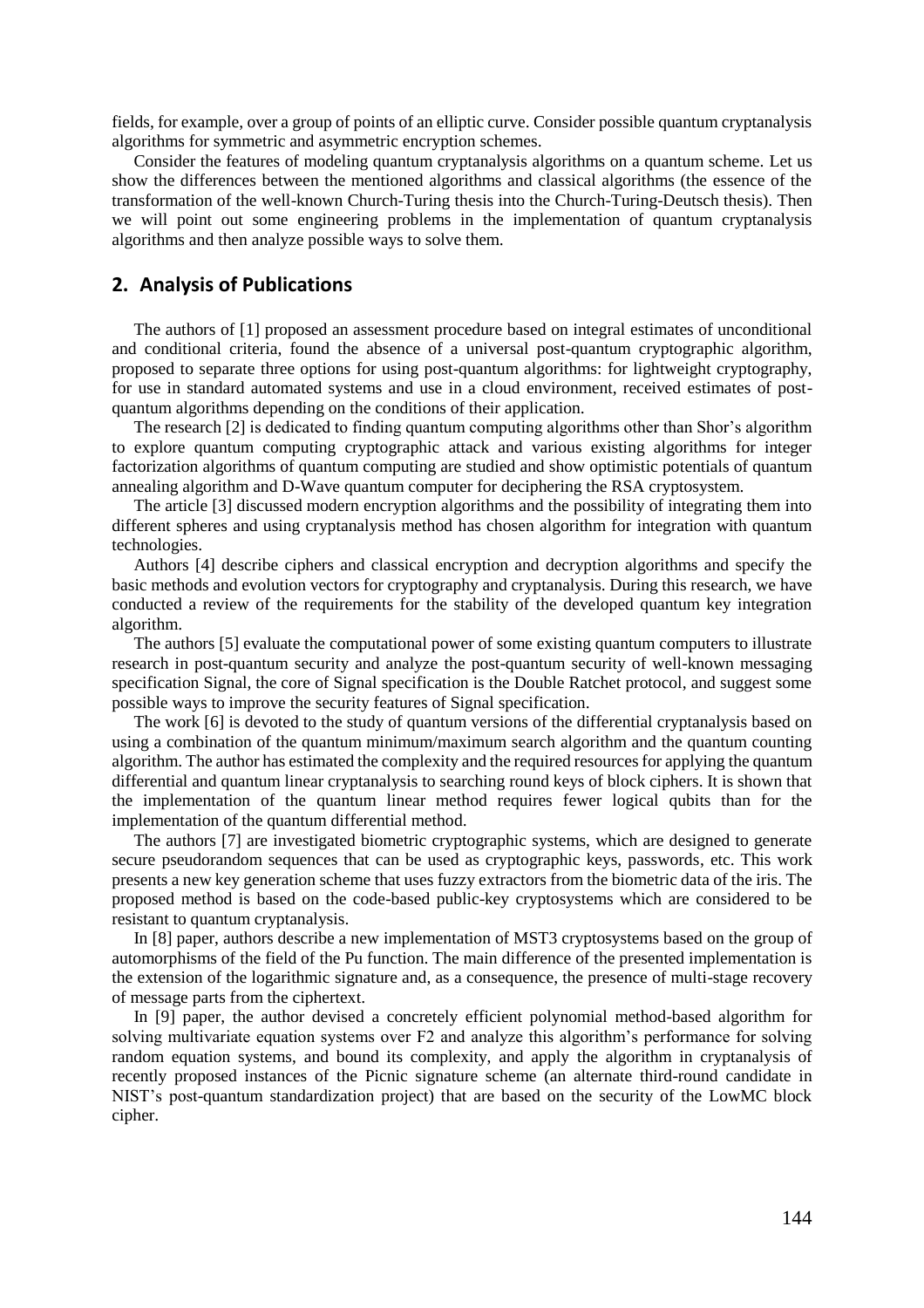## **3. The Quantum Algorithm**

A quantum analog of a bit (quantum bit, or *qubit*) has quantum mechanical features of behavior. Almost any quantum system (with at least two states) can act as a *qubit*. Its state space is the *Hilbert space* the linear hull spanned by two (or more) basis vectors (in Dirac's notation, quantum states are written as  $|0\rangle$  and  $|1\rangle$ ).

The general state of a quantum system with two states can be represented by a superposition of basis states  $|\psi\rangle = \alpha|0\rangle + \beta|1\rangle$ , wherein  $|\alpha|^2 + |\beta|^2 = 1$  (Fig. 1).



**Figure 1**: States of a qubit in the form of a Bloch sphere

Note that a register composed of L two-level qubits can simultaneously store up to  $2^L$  numbers in a quantum superposition. Therefore, if the register is replenished with additional qubits, then the amount of stored information in the register will increase exponentially. For example, a 250-qubit register with atomic dimensions will be able to store more numbers than there are atoms in the known universe  $(10^{78})$ . Moreover, this is an understated estimate of the amount of quantum information contained in a quantum register, since the superposition vectors are in a continuously variable proportion - each with its own phase. Even so, if we measure the state of the register, we get only one of those numbers. However, the uniqueness of quantum computation lies in the fact that it is possible to carry out some non-trivial quantum computation using superposition - you can perform a series of mathematical operations, each of which operates on all the stored data at the same time.The state of the L-qubit register can be represented by a  $2^L$ -dimensional complex vector. An algorithm for a quantum computer must initialize this vector in some specified form (depending on the model of the quantum computer). At each step of the algorithm, this vector is modified by a unitary matrix, which is determined by the physics of the device. The unitarity of the matrix guarantees its reversibility (thus, each step is reversible). After the completion of the algorithm, the  $2^L$ -dimensional complex vector stored in the register must be read from the qubit register by quantum measurement. According to the laws of quantum mechanics, the result of this measurement will be a random string of L bits (and the measurement will destroy the final state). This random string can be used in calculating the function value because (according to the model) the probability distribution of the measured bit string is skewed towards the correct function value. By repeated runs of the quantum computer and then measuring the yield, the correct value can be determined with high probability (Fig. 2).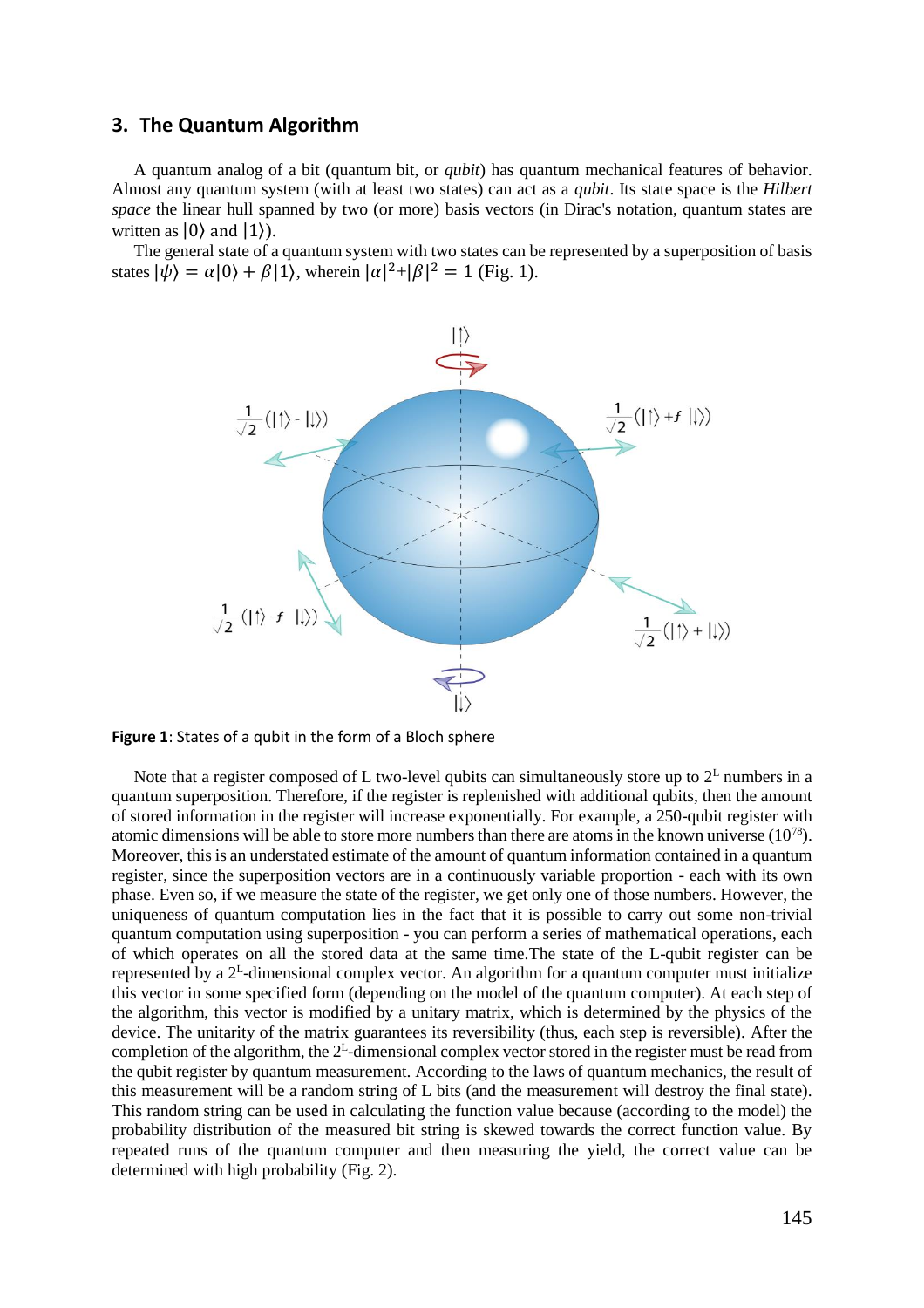

#### **Figure 2**: An example of basic 1-qubit gates

The quantum algorithm is performed by implementing a series of sequential unitary operations. Note that for a given algorithm, operations will always be performed in the same order. There is no "IF, THEN" logical condition to varying the sequence since there is no way to read the state of the qubit before the final measurement. But there are conditional operations implemented by the СNOT gate (Figure 3).



 $|00\rangle \rightarrow |00\rangle$ ,  $|01\rangle \rightarrow |01\rangle$ ,  $|10\rangle \rightarrow |11\rangle$ ,  $|11\rangle \rightarrow |10\rangle$ 

**Figure 3**: Application of gate (operator) СNOT

According to D. Deutsch, the following requirements are imposed on a quantum computer. A quantum computer is a set of n qubits, for which the following operations are practically defined:

1) Each qubit can be initialized in a known state (for example, the state |0⟩.

2) Each qubit can be measured in the basis  $\{|0\rangle, |1\rangle\}.$ 

3) A universal quantum gate (or set of gates) can act on any limited subset of qubits.

4) The state of the qubits does not change except through the above transformations.

This description does not touch on certain technological aspects but contains the basic ideas for constructing a quantum computer.

Note that the theoretical model of quantum computing is networked and implies a sequential effect of logical gates on a set of qubits. Logic gates of a classical electronic computer are located on a circuit board separately from each other; in a quantum computer, logical gates are considered as interactions of several qubits that occur at a certain time. In this case, qubits form a certain configuration, in which there are fundamentally more options for interaction between elements than in a classical computer. It is also possible to develop other models of quantum computing, for example, the cellular automaton model [10].

The universal quantum gate is the quantum equivalent of the classical Boolean function from the universal set and is a gate that, acting on a qubit or their various combinations, can simulate the action of any other quantum gate. In 1985, D. Deutsch showed that fairly simple quantum gates can constitute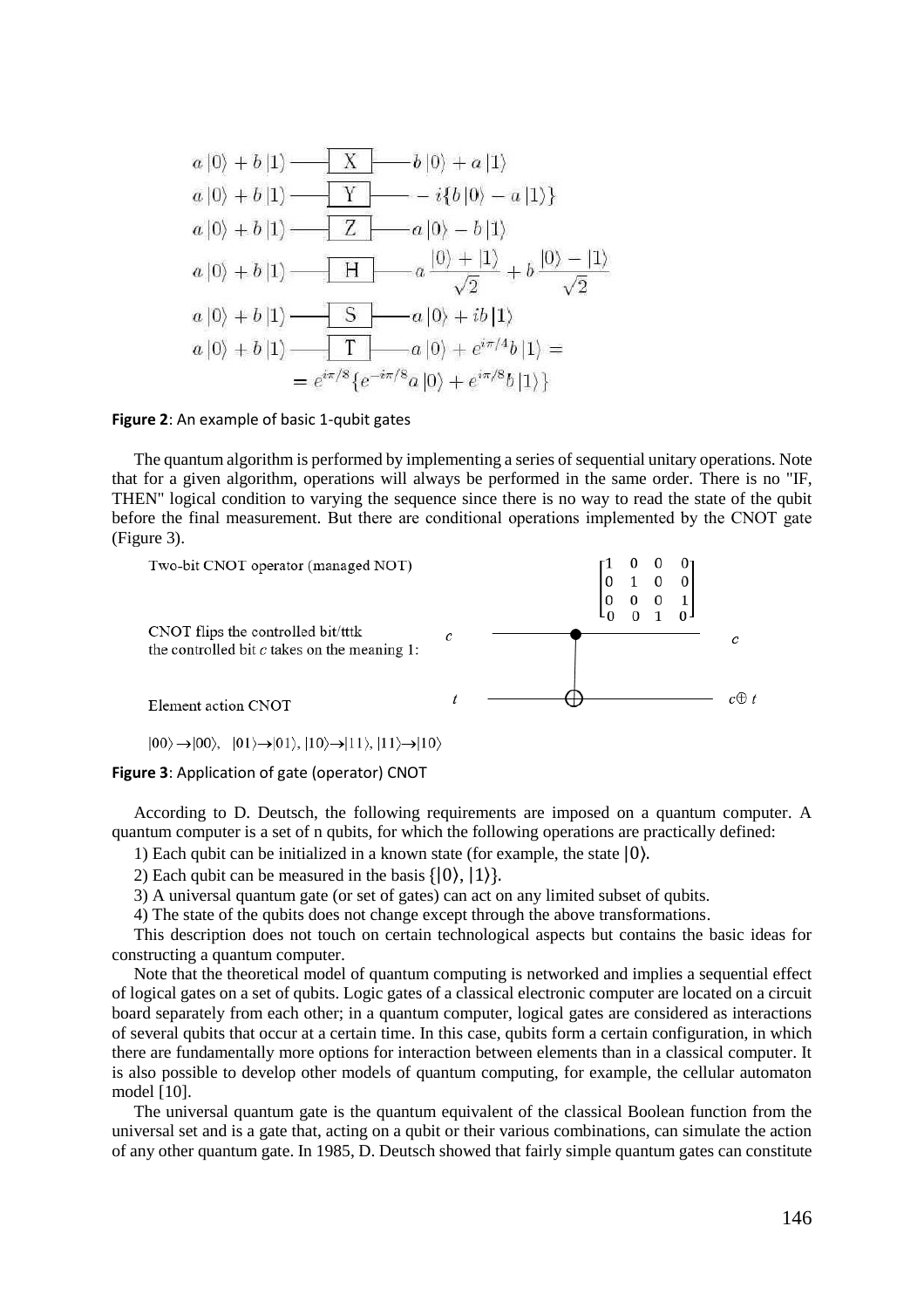a universal set that will be sufficient to build a quantum computer. For example, a pair of one-qubit gate *V*( $\theta$ ,  $\varphi$ ) and two-qubit gate "CNOT", where *V*( $\theta$ ,  $\varphi$ ) is a gate of arbitrary rotation of one qubit:

$$
V(\theta, \varphi) = \begin{pmatrix} \cos\left(\frac{\theta}{2}\right) & -ie^{-i\varphi}\sin\left(\frac{\theta}{2}\right) \\ -ie^{i\varphi}\sin\left(\frac{\theta}{2}\right) & \cos\left(\frac{\theta}{2}\right) \end{pmatrix},
$$

CNOT can be represented by a matrix

$$
CNOT = \begin{pmatrix} 1 & 0 & 0 & 0 \\ 0 & 1 & 0 & 0 \\ 0 & 0 & 0 & 1 \\ 0 & 0 & 1 & 0 \end{pmatrix}
$$

and can be considered a universal set. Any unitary *n × n* matrix can be formed by combining two-qubit CNOT gates and rotation gates of one qubit. A description of such universal gates can be found in D. Deutsch, S. Lloyd, D.P. di Vincenzo, and A. Barenzo

A quantum algorithm is an algorithm that uses the quantum properties of an object to process a computation. You can formalize the description of quantum computing in terms of the classical computing model. For example, logical operations on bits of computer memory according to Turing of classical computation are replaced by unitary transformations acting on a fixed finite number of qubits.

In the study of quantum algorithms, it turns out to be interesting to find polynomial-time algorithms in problems for which no classical polynomial algorithms for their solution are known. According to researchers [6-10], quantum computers will be able to solve cryptanalysis problems much more efficiently than classical ones.

Thus, quantum computers are based on quantum registers, which are made up of quantum bits (qubits). When measuring a quantum system, a quantum bit can have such a state that the measurement can show  $|0\rangle$  with some probability, and show  $|1\rangle$  with some other probability.

A quantum register consisting of n quantum bits has dedicated states corresponding to n bit binary numbers from  $|00K0\rangle$  to  $|11K1\rangle$ . The state of a quantum register is written as a linear combination of all these highlighted states:

$$
\sum_{x=0}^{2^n-1} a_x \, |x\rangle.
$$

In this case, the normalization condition is satisfied:

$$
\sum_{i=0}^{2^{n}-1} |a_{i}|^{2} = 1.
$$

The  $a_x$  coefficients are complex numbers. They are called the amplitudes of the corresponding states  $|x\rangle$ .

The state of a system consisting of n quantum bits is described by a vector of unit length in a  $2<sup>n</sup>$ dimensional complex unitary space (the scalar product of states  $|a\rangle = |a_1 Ka_n\rangle$  and  $|b\rangle = |b_1Kb_n\rangle$ denoted as  $\langle a|b\rangle$  and is introduced in the usual way:  $\langle a|b\rangle = \sum a_i b_i$ . Quantum register of length n, can represent different values of an n-bit word at the same time.

To extract information from a quantum register, a measurement must be made. Any set of quantum bits can be measured. In addition, since quantum states form Euclidean space, measurements can be made on different bases. However, the measurement leads to the transition of the system to the basic state corresponding to the measurement results.

A quantum computer can perform transformations on a quantum register. A quantum transformation is a mapping of a unitary space formed by a quantum system into itself. With quantum systems, only linear unitary transformations can be performed, and any linear unitary transformation is admissible. Due to linearity, quantum transformations are completely determined by their action based on vectors. Table 1 lists the main quantum gates.

The engineering problems of the implementation of quantum cryptanalysis algorithms include keeping the computer elements in a relatively stable (coherent) state, as well as protecting against decoherence errors. The first problem is related to the fact that, in practice, the interaction of a quantum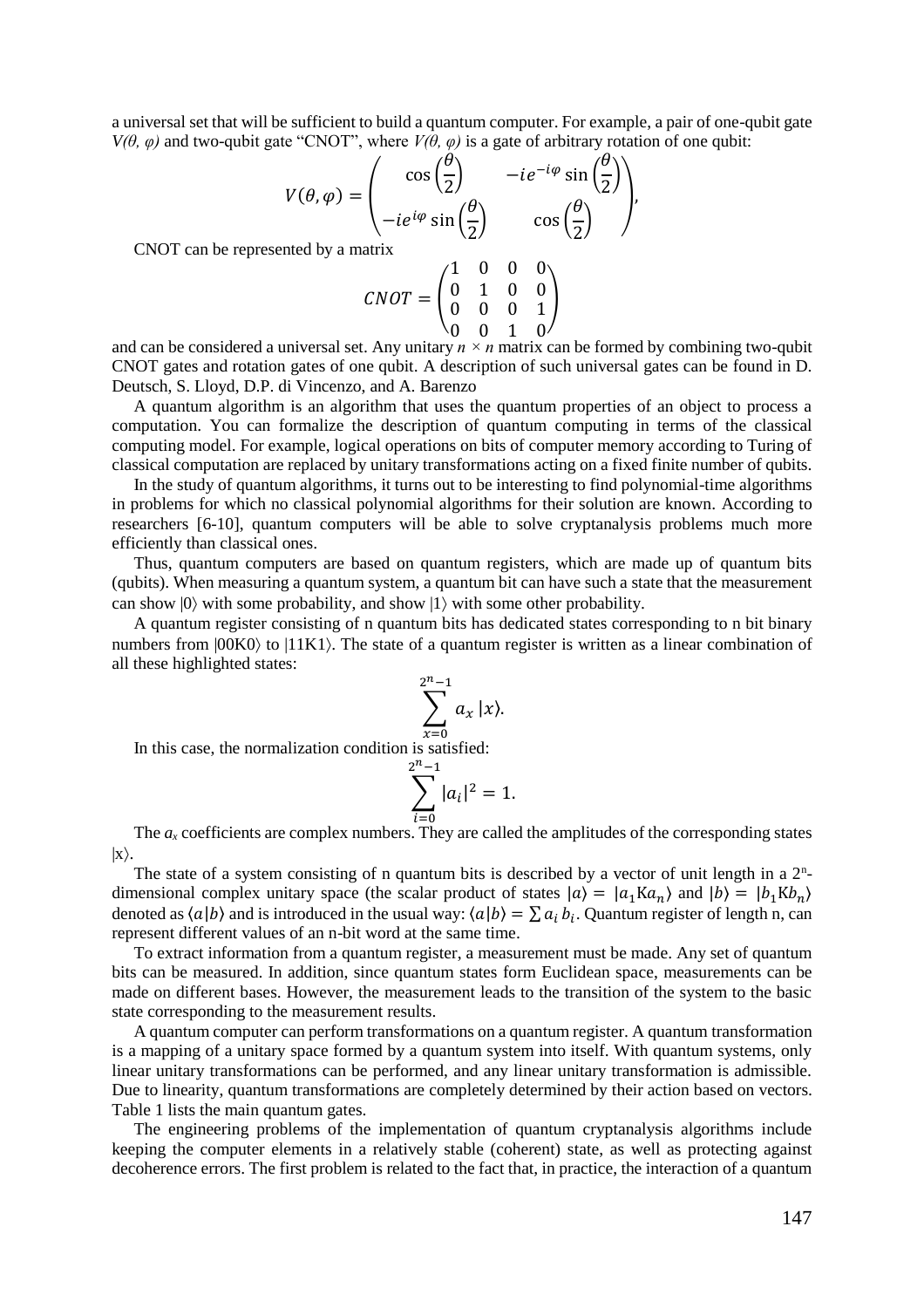system with the outside world leads to a loss of coherence (otherwise, its decoherence), and, consequently, to an emergency shutdown of the computer. This effect leads to a violation of the unitary nature (or, more precisely, reversibility) of the quantum steps of the computation, which will soon be after the launch of the algorithm, as a result of which it will be impossible to solve complex problems of cryptanalysis.

| Basic elementary transformations (or quantum gates) |                                                                                                                                                                                  |                                                                                                                                                                   |
|-----------------------------------------------------|----------------------------------------------------------------------------------------------------------------------------------------------------------------------------------|-------------------------------------------------------------------------------------------------------------------------------------------------------------------|
| Name, designation, and a                            | <b>Baseline action</b>                                                                                                                                                           | Matrix                                                                                                                                                            |
| description of the<br>short                         |                                                                                                                                                                                  |                                                                                                                                                                   |
| quantum gate                                        |                                                                                                                                                                                  |                                                                                                                                                                   |
| Identity transformation I                           | $ 0\rangle \rightarrow  0\rangle$                                                                                                                                                | $\binom{0}{1}$                                                                                                                                                    |
|                                                     | $ 1\rangle \rightarrow  1\rangle$                                                                                                                                                |                                                                                                                                                                   |
| <b>Negation X</b>                                   | $ 0\rangle \rightarrow  1\rangle$                                                                                                                                                | $\binom{1}{0}$                                                                                                                                                    |
|                                                     | $ 1\rangle \rightarrow  0\rangle$                                                                                                                                                |                                                                                                                                                                   |
| Phase Shift Z                                       | $ 0\rangle \rightarrow  0\rangle$                                                                                                                                                | $\begin{pmatrix} 1 & 0 \\ 0 & -1 \end{pmatrix}$                                                                                                                   |
|                                                     | $ 1\rangle \rightarrow - 1\rangle$                                                                                                                                               |                                                                                                                                                                   |
| Phase shift s negation of Y                         | $ 0\rangle \rightarrow - 1\rangle$                                                                                                                                               | $\begin{array}{c} 0 \\ -1 \end{array}$<br>$\binom{1}{0}$                                                                                                          |
|                                                     | $ 1\rangle \rightarrow  0\rangle$                                                                                                                                                |                                                                                                                                                                   |
| Controlled-NOT                                      | $ 00\rangle \rightarrow  00\rangle$                                                                                                                                              |                                                                                                                                                                   |
| <b>CNOT</b>                                         | $ 01\rangle \rightarrow  01\rangle$                                                                                                                                              | $0^{\scriptscriptstyle \backprime}$<br>$\boldsymbol{0}$                                                                                                           |
| Adds the first modulo 2 to                          | $ 10\rangle \rightarrow  11\rangle$                                                                                                                                              | $\begin{matrix} 0 & 1 & 0 \\ 0 & 0 & 0 \end{matrix}$<br>$\begin{smallmatrix} 0\\ 1 \end{smallmatrix}$                                                             |
| the second bit                                      | $ 11\rangle \rightarrow  10\rangle$                                                                                                                                              | $\overline{1}$                                                                                                                                                    |
| Controlled-Controlled-NOT                           | $ 000\rangle \rightarrow  000\rangle$                                                                                                                                            | 0 <sub>1</sub><br>$\theta$                                                                                                                                        |
| Tofolli valve Adds to the third                     | $ 001\rangle \rightarrow  001\rangle$                                                                                                                                            | $\boldsymbol{0}$<br>$\boldsymbol{0}$<br>$\boldsymbol{0}$<br>$\boldsymbol{0}$<br>$\boldsymbol{0}$<br>0<br>0 <sub>1</sub>                                           |
| bit the product of the first                        | $ 010\rangle \rightarrow  101\rangle$                                                                                                                                            | $\boldsymbol{0}$<br>$\boldsymbol{0}$<br>$\boldsymbol{0}$<br>$\boldsymbol{0}$                                                                                      |
| two modulo 2                                        | $ 011\rangle \rightarrow  010\rangle$                                                                                                                                            | $\begin{array}{cccc} 1 & 0 & 0 & 0 \\ 0 & 1 & 0 & 0 \\ 0 & 0 & 1 & 0 \end{array}$<br>$\boldsymbol{0}$<br>$\overline{\phantom{0}}$<br>$\boldsymbol{0}$<br>$\theta$ |
|                                                     | $ 100\rangle \rightarrow  100\rangle$                                                                                                                                            | $\boldsymbol{0}$<br>$\boldsymbol{0}$<br>$\boldsymbol{0}$<br>$\boldsymbol{0}$                                                                                      |
|                                                     | $ 101\rangle \rightarrow  101\rangle$                                                                                                                                            | $\overline{0}$<br>$\begin{matrix} 0 & 0 & 0 & 1 & 0 \end{matrix}$<br>$\boldsymbol{0}$<br>$\boldsymbol{0}$                                                         |
|                                                     | $ 110\rangle \rightarrow  111\rangle$                                                                                                                                            | $\mathbf{0}$<br>$0 \quad 0$<br>$\mathbf{0}$<br>$\boldsymbol{0}$<br>$\boldsymbol{0}$<br>$\overline{1}$<br>$\boldsymbol{0}$                                         |
|                                                     | $ 111\rangle \rightarrow  110\rangle$                                                                                                                                            | $\boldsymbol{0}$<br>$\boldsymbol{0}$<br>$\mathbf{0}$<br>$\boldsymbol{0}$<br>$\boldsymbol{0}$<br>$\mathbf{1}$<br>$\boldsymbol{0}$<br>$\boldsymbol{0}$              |
| <b>Transformation Hadamard H</b>                    |                                                                                                                                                                                  | $\mathbf{1}$<br>0 <sup>7</sup><br>$\theta$<br>$\theta$<br>$\mathbf{0}$<br>$\theta$<br>$\theta$<br>0                                                               |
|                                                     |                                                                                                                                                                                  |                                                                                                                                                                   |
|                                                     |                                                                                                                                                                                  | $\frac{1}{\sqrt{2}}\begin{pmatrix}1&1\\1&-1\end{pmatrix}$                                                                                                         |
|                                                     | $\begin{split}  0\rangle &\rightarrow \frac{1}{\sqrt{2}}\big( 0\rangle +  1\rangle\big) \\  1\rangle &\rightarrow \frac{1}{\sqrt{2}}\big( 0\rangle -  1\rangle\big) \end{split}$ |                                                                                                                                                                   |
|                                                     |                                                                                                                                                                                  |                                                                                                                                                                   |

### **Table 1**

The point is that the fourth point of D. Deutsch's requirements to a quantum computer on the invariability of the state of a quantum system is, in principle, physically unrealizable [3, 9, 10]. In reality, there is no perfect quantum gate, nor a completely isolated system. You can strive for the most accurate approximation of a real device to the ideal, but at present, this is not feasible. Gates such as XOR are based on the interaction of two initially separated qubits. But if qubits interact with each other, then they will inevitably interact with something else [2, 5, 6]

In practice, it turned out that designing a quantum system in which the loss of coherence would occur less than once in a million uses of the XOR gate turned out to be a rather difficult engineering task. According to the researchers, it remains to be seen whether the laws of physics allow finding a lower limit on the rate of loss of coherence. This problem was identified in the works of S. Garoche and J.M. Raymond, R. Landauer, C. Miguel and A. Barenzo.

Thus, periodically projecting the state of the computer through carefully selected measurements is not sufficient by itself. Therefore, for the required protection of quantum systems from decoherence errors and other quantum noise, methods of quantum error correction (QEC) have become widespread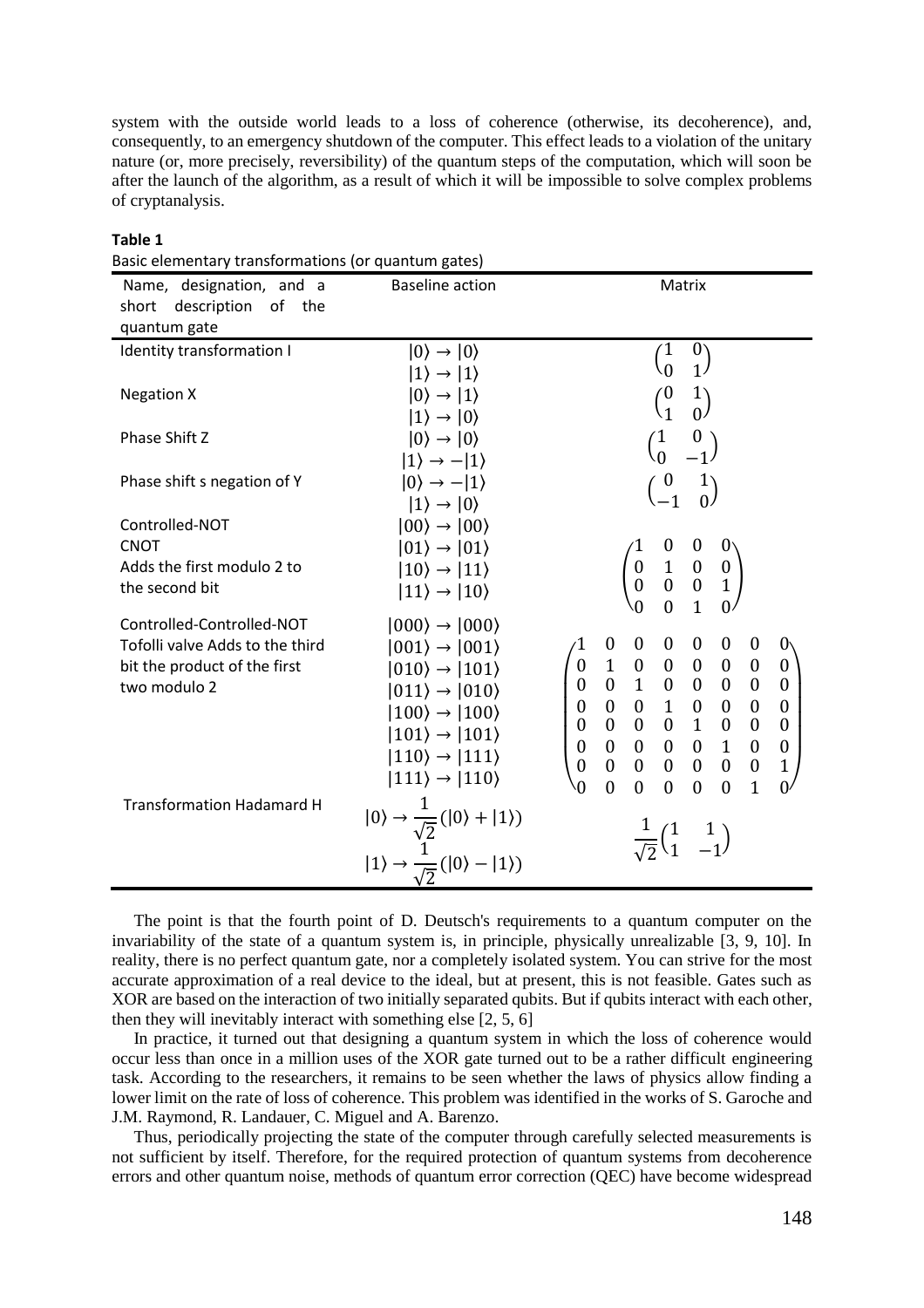[20]. For quantum systems, were first proposed and considered in the works of E. Steen and, independently of him, A.R. Kalderbank and P. Shor [1-7].

Scientists have noted the importance of quantum error correction for error-correcting quantum computing, not only to combat noise are stored quantum information but also to compensate for "noisy" quantum gates, as well as to compensate for imperfections in quantum measurement tools. Initially, it was not clear whether network data should be ideal when using error correction techniques. P. Shor showed how to make error correction networks insensitive to errors within these networks. In other words, it turned out that such "error correction" networks cancel out more interference than they create.

## **4. Conclusions**

The discovery of the method of quantum error correction approximately coincided with the emergence of the associated method of "entanglement enhancement", which also provides interferencefree transmission of quantum states over a noisy quantum channel [10]. The basic idea behind this method is that the sender forms many linked pairs of qubits, and then sends one qubit from each pair over the noisy channel to the receiver.

The sender and receiver accumulate qubits and then perform a parity-checked measurement: for example, the receiver XOR the received and subsequent qubits and then measures the resulting qubit. After the sender performs identical operations on their qubits, they compare the results. If the results match, then the states of more than half of the unmeasured qubits coincide with the required one by chance:  $|00\rangle + |11\rangle$ . If the results do not match, the qubits are discarded.

It is required to have its technical solutions with the maximum degree of localization of production (both end devices and components) to eliminate the risk of introducing destructive hardware and software (undeclared capabilities, NDV) into hardware and software, and, as a consequence, access to protected information [11].

Thus, The study of user awareness as an element of predicting the targets of an attack has also practical application as a study of the dynamics of changes in the landscape of security threats [12-14].

## **5. Acknowledgments**

The article was prepared based on the results of research carried out with the support of the RFBR grant (No. 20-04-60080).

## **6. References**

- [1] I. Gorbenko, V. Ponomar, Examining a Possibility to Use and the Benefits of Post-Quantum Algorithms Dependent on the Conditions of Their Application. Eastern-European Journal of Enterprise Technologies. 2017. V. 2. No 9 (86). PP. 21-32. DOI: 10.15587/1729-4061.2017.96321
- [2] C. Wang, H.-N. Yao, B.-N. Wang, F. Hu, X.-M. Ji, H.-G. Zhang, Progress in Quantum Computing Cryptography Attacks. Jisuanji Xuebao. 2020. V. 43. No 9. PP. 1691-1707. DOI: 10.11897/SP.J.1016.2020.01691
- [3] N. Abdinurova, B. Kynabay, Revealing Encryption Algorithm for Integrating with Quantum Technologies by Using Cryptanalysis. In 14th International Conference on Electronics Computer and Computation, ICECCO 2018. 14. 2019. PP. 8634689. DOI: 10.1109/ICECCO.2018.8634689
- [4] A. Pljonkin, A. Gorbunov, The General Principles of Quantum Key Integration into Data Network ParT 1. In 2019 2nd International Conference on Intelligent Communication and Computational Techniques, ICCT 2019. 2. 2019. PP. 308-312. DOI: 10.1109/ICCT46177.2019.8969011
- [5] Bobrysheva J., Zapechnikov S. Post-Quantum Security of Messaging Protocols: Analysis of Double Ratcheting Algorithm. In Proceedings of the 2020 IEEE Conference of Russian Young Researchers in Electrical and Electronic Engineering, EIConRus 2020. 2020. PP. 2041-2044. DOI: 10.1109/EIConRus49466.2020.9039075
- [6] Denisenko D. Quantum Differential Cryptanalysis. Journal of Computer Virology and Hacking Techniques. 2021. DOI: 10.1007/s11416-021-00395-x